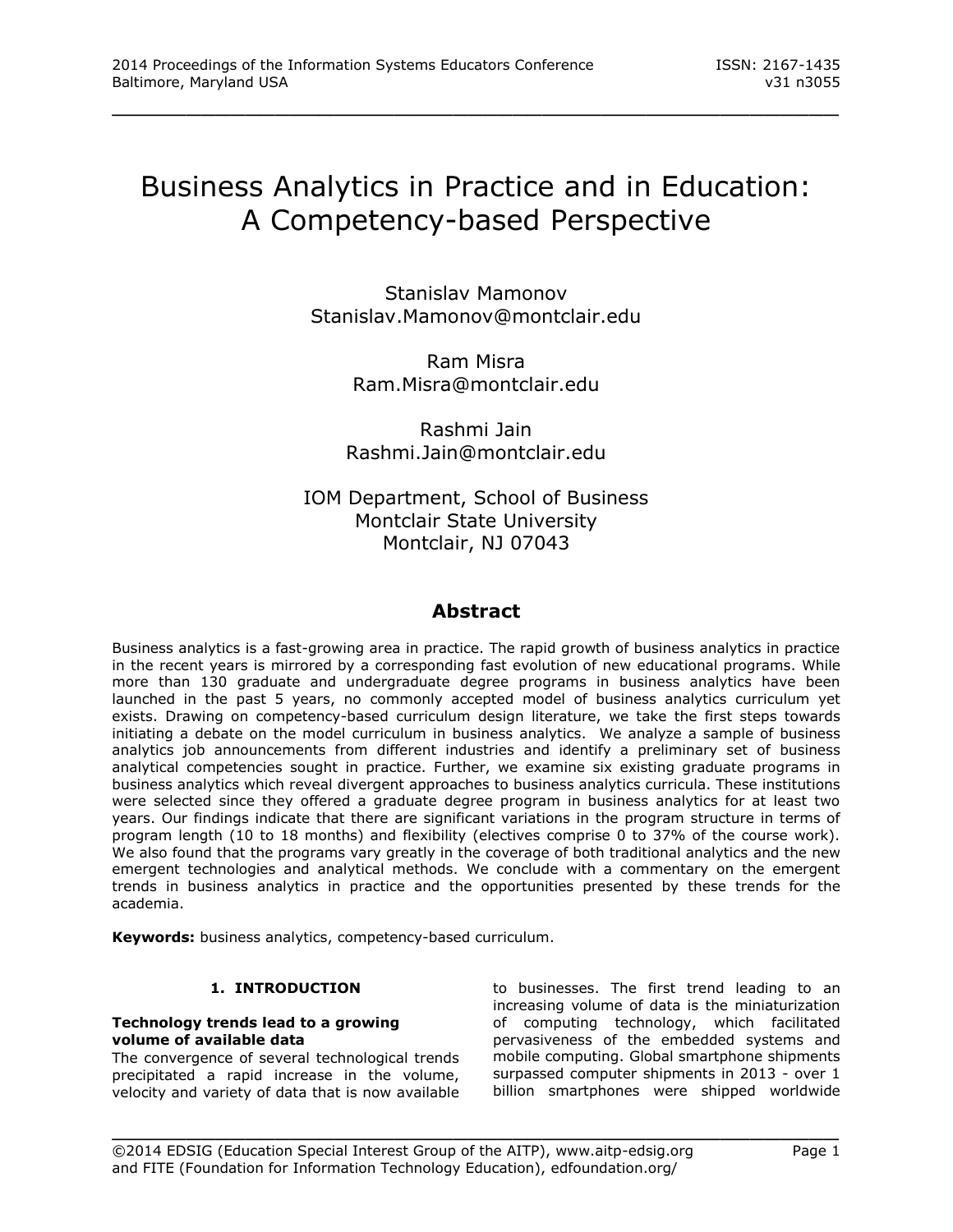(Hornyak, 2014). Modern phones feature multicore processors, memory and storage capacity that would have been the envy of the desktop computers not so long ago. Smartphones also commonly feature microphones, cameras, global positioning systems and accelerometers among other sensors, which can generate immense amounts of data potentially available for capture and analysis. The second complementary trend responsible for the increasing volume of available data is the continuous evolution of storage technology, increasing capacity accompanied by decreasing prices (McLellan, 2014), which enables capture and storage of a growing volume of data, much of which originates from mobile devices.

The third major trend contributing to the increasing volumes of available data is the coevolution of ubiquitous connectivity and social media, leading to the rapid growth in content creation, management, and dissemination. Empowered by smartphones, nearly anyone can capture pictures and videos, and quickly distribute the content. Content sharing statistics from popular social media sites illustrate this trend. Over 100 hours of video are uploaded to YouTube every minute (YouTube, 2014) and Facebook users share over 300 Petabytes of data each month (Traverso, 2013). The convergence of technological trends has led to a massive increase in the volume of data. IBM estimates that 90% of all available data was generated in the past two years and the trend is expected to continue with more data being generated in the coming years (IBM, 2013).

# **Data creates business opportunities**

The availability of new data sources creates opportunities for business process optimization and, in some cases, for a complete reengineering of the way that business is done (Davenport, 2006). For example, customer feedback, one of the most valuable sources of information for businesses, historically was difficult and expensive to obtain. Social reviews posted on Yelp, TripAdvisor and other services now provide invaluable customer feedback information for business managers, pinpointing business strengths and areas for improvement. Social reviews generally follow closely in time with the actual consumer experiences and they are available to business managers at virtually zero cost. Marginal improvements in business efficiency can have a strong impact on business profitability (Soteriou & Zenios, 1999). It was estimated that in 2013 only 22% of the

information in the digital universe was a candidate for analysis and less than 5% of that was actually analyzed. By 2020, the useful percentage is projected to grow to more than 35%, mostly because of the growth of data from embedded systems (IDC, 2014). Consequently industry thirsts for people who are able to turn new data into actionable business insights. McKinsey Global Institute estimates that by 2018 the industry will face a shortage of 1.5 million managers with data analytical skills able to translate analytical insights into practice (James Manyika, Michael Chui, Brad Brown, Jacques Bughin, Richard Dobbs, Charles Roxburgh, 2011). McKinsey further projects that the industry will face a shortage of 140,000 to 190,000 people with deep data science expertise capable of leveraging large datasets.

#### **Academic programs in business analytics**

The growing need for business analytical skills has been recognized in academia. Over 130 academic programs in business analytics have been launched between 2007 and 2012 (Wixom et al., 2014). To the best of our knowledge, no model curriculum for programs in business analytics exists at present at either undergraduate or graduate level. Development of model curricula is commonly done by associations and professional societies, e.g. AIS, ACM, IEEE, which integrate input from academic institutions as well as industry experts (Bell, Mills, & Fadel, 2013; Carlsson, Hedman, & Steen, 2010). The development of a model curriculum for business analytics requires a broad coordinated effort among academia and practitioners and it is therefore outside of the scope of the current study. However, we take the first steps towards initiating a discussion concerning the structure of a model business analytics curriculum. We approach this topic from the point of view of competency-based curriculum design.

Competency-based curriculum development proceeds by 1) identifying a common set of skills which are in demand in practice and 2) development of an academic curriculum that empowers the graduates with the corresponding skillset (Bowden, 2004). Competency-based curriculum design has been applied in the development of graduate (Gorgone, Gray, & Stohr, 2006) and undergraduate curricula (Topi & Valacich, 2010) in Information Systems. In this study we take the initial steps of identifying a preliminary skillset associated with business analytics in practice. Further, we review the graduate business analytics curricula at several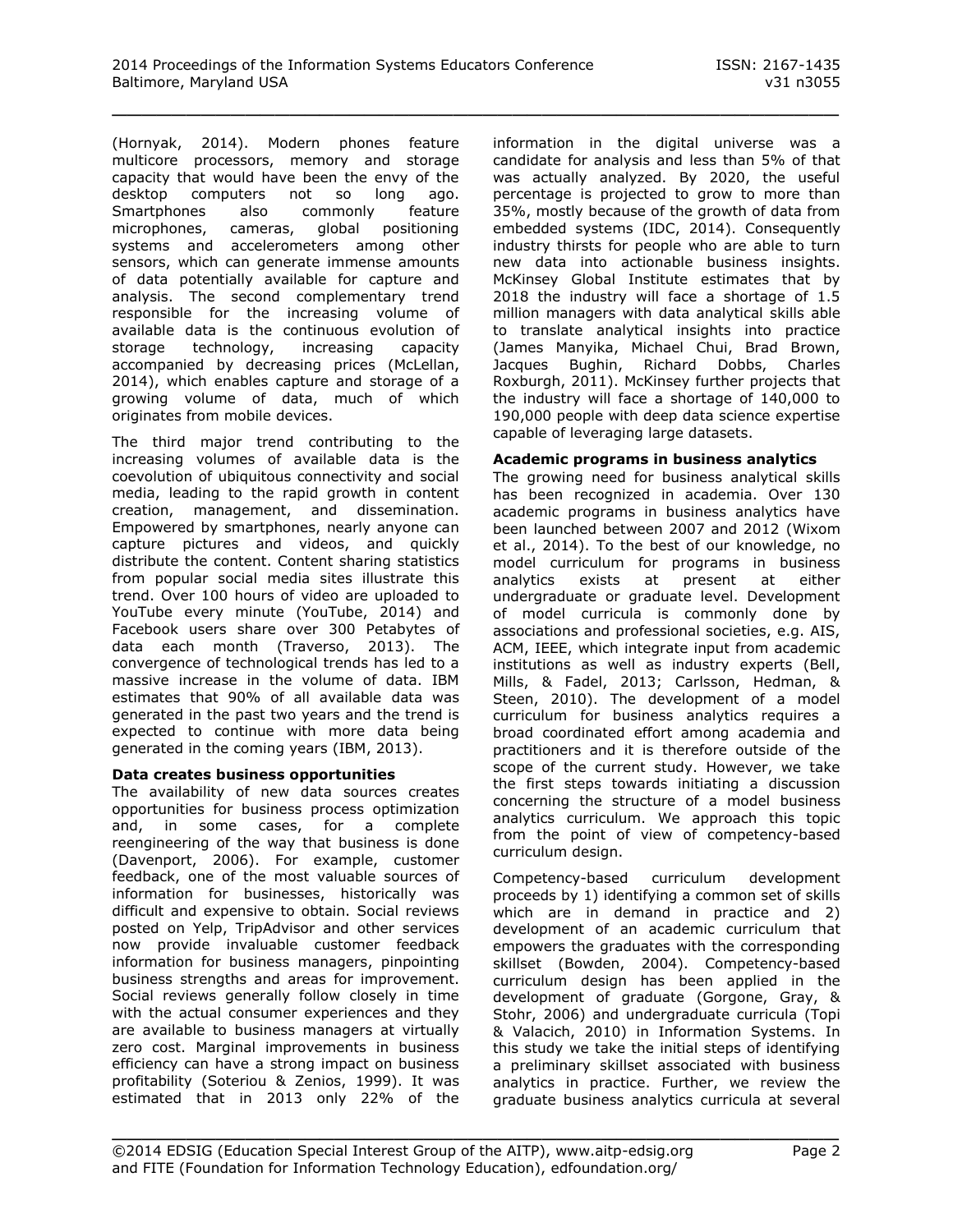universities in the New York City metro area. We conclude with a commentary on the evolution of business analytics in practice and the opportunities for educational programs in business analytics.

# **2. BUSINESS ANALYTICS IN PRACTICE**

Business analytics is commonly defined as skills, technologies, applications and practices for continuous iterative investigation of past business performance to gain insight and drive business planning (Beller & Barnett, 2009). To identify the skillset commonly expected for business analytics practitioners, we conducted a search of open position announcements using Indeed.com, a specialized search engine which indexes job postings across numerous company web sites as well as job posting aggregators. We used the keyword "business analytics" to identify open positions in the New York City metro area. We examined the job listings which were returned by the Indeed search engine and after iterative evaluation decided to retain a relatively short list of positions which 1) were offered at large established companies and 2) exemplified the skillset commonly expected in the industry for similar positions. Our rationale for focusing on the large established corporations is grounded in the expectation that large companies have more established business processes and more clearly defined job functions compared to smaller, less established companies (Humphrey, 1988). Our decision to focus on a limited number of representative positions stems from the observation that while specific industries and companies may have very distinct jobs requirements, our goal is to identify a common set of skills that is frequently required across different companies and industries. The positions selected for our analysis include the following:

- Data Visualization Consultant (Accenture)
- Data Analytics Manager (Deloitte)
- Business Intelligence Analyst (UBS)
- Compliance Office Analyst (Citibank)
- Data & Analytics Consultant (Accenture)
- Loan Operations Business Analyst (Capital One)
- Business Intelligence Architect (Nike)
- Customer Intelligence Analyst (PSEG)

Job descriptions posted by companies follow various formats, but they generally list the required skills. In order to develop a matrix representation of common skills required by each position, we draw on an often cited view of business analytics in practice, which suggests that business analytical skillset lies at the intersection of expertise from three domains 1) the specific business domain, 2) technical data management and programming expertise and 3) applied statistics. Figure 1 summarizes this view in a Venn diagram modeled after (Conway, 2013).



Figure 1. Business analytics skillset

The skill requirements across a representative set of positions are summarized in Table 1 in the Appendix. Our evaluation of the job requirements along the three domains in Figure 1 suggests that applied statistical skills required by the companies encompass both a theoretical understanding of statistical methods, as well as practical knowledge of software packages commonly used for statistical analysis – primarily SAS and R software. The job descriptions commonly require familiarity with regression modeling techniques. Application of regression analysis requires understanding of<br>inherent assumptions underlying the assumptions underlying the regressions, and necessitates foundational statistical knowledge of distributions, sampling and statistical inference. Though not all job postings explicitly stated this requirement, we inferred the need for foundational statistical knowledge wherever the position required regression analysis expertise.

Data mining is a broad concept that encompasses many data model design and analytical techniques which generally include regression analysis among them (Fayyad, Piatetsky-Shapiro, & Smyth, 1996). In our analysis we separated regression skills from the more advanced data mining methodologies, e.g. decision trees, neural networks, support vector machines as well as ensemble modeling techniques. Further, we also separately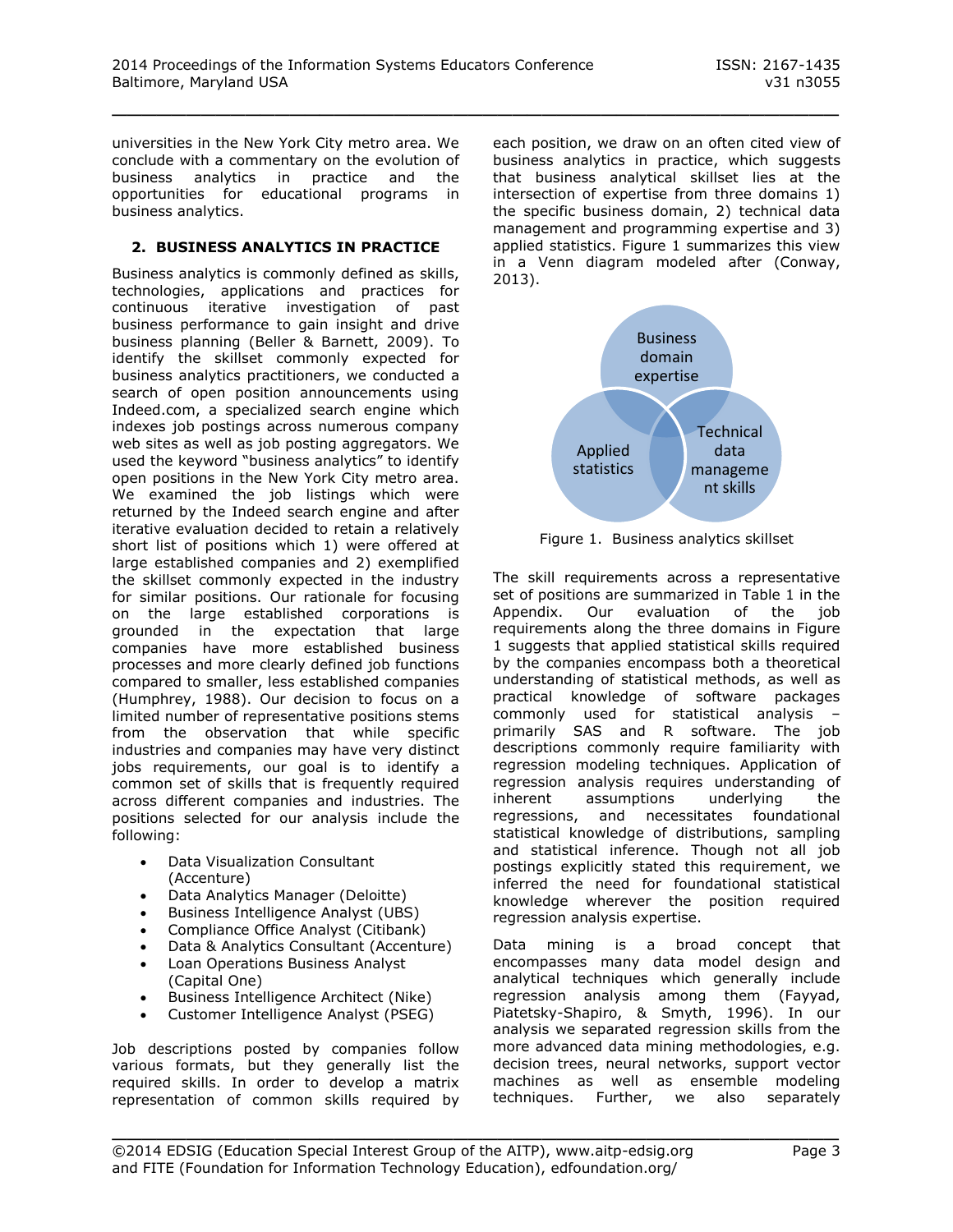evaluated job requirements for text analytical skills, because analysis of textual data is a unique domain within data mining practice with specialized expertise related to processing and modeling of textual data (Aggarwal & Zhai, 2012). Considering that 80% of the world's data today is unstructured – these skills set are becoming extremely important.

The ability to locate, extract and prepare data for analysis is foundational for business analytics in practice. The required stated technical data management skills among the reviewed job postings span the range from the basic structured query language (SQL) competency in popular relational database management systems (RDBMS) to proficiency with large data set analysis leveraging Hadoop infrastructure. While SQL, RDBMS and data warehousing skills are nearly universally required across the positions which we reviewed, a growing number of positions also require competency with keyvalue stores, most commonly exemplified by Hadoop implementations in practice. Data warehousing job requirements often specifically call for experience with data extraction, transformation, loading (ETL) and cleaning. Further, two of the eight positions in our sample explicitly required expertise with Python programming language as the development platform for performing data processing and analysis.

Data visualization expertise was nearly universally required by the positions which we included in our analysis. Data visualization represents an important area of practice. Virtually all positions in our set listed Tableau software as the dominant tool for data visualization, but several positions also suggested Qlikview as another potential software choice for data visualization. All positions emphasized the importance of soft skills: effective communication and presentation as well as the ability to work in groups, highlighting the fact that effective business analytics in practice often requires group collaboration and effective communication of insights across the enterprise. These skills become important in influencing the decision to implement the results of analytical exercise/analytics team.

In addition to specific knowledge of statistical methods and technical skills every position also included business domain specific expertise which qualified an ideal job candidate. These requirements are detailed in Table 2 below.

Table 2. Business domain specific expertise.

| Position<br>(Company)                                       | <b>Industry specific</b><br>requirements                                              |
|-------------------------------------------------------------|---------------------------------------------------------------------------------------|
| Data Visualization<br>Consultant<br>(Accenture)             | Industry experience:<br>financial services,<br>healthcare,<br>government              |
| Data Analytics<br>Manager (Deloitte)                        | Enterprise risk<br>management, risk<br>reporting, financial &<br>regulatory reporting |
| <b>Business Intelligence</b><br>Analyst (UBS)               | Securities research                                                                   |
| Compliance Office<br>Analytics (Citibank)                   | Anti-money<br>laundering regulation<br>& compliance                                   |
| Data & Analytics<br>Consultants<br>(Accenture)              | Industry experience:<br>financial services,<br>healthcare, high tech,<br>government   |
| Loan Operations<br><b>Business Analyst</b><br>(Capital One) | Financial auditing &<br>risk management                                               |
| <b>Business Intelligence</b><br>Architect (Nike)            | High volume<br>consumer data                                                          |
| Customer Intelligence<br>Analyst (PSEG)                     | Customer operations/<br>experience                                                    |

#### **2. BUSINESS ANALYTICS CURRICULA**

In the next step of our analysis we examined the curriculum structure of graduate programs in business analytics offered at several universities located in the New York metro area. In selecting the programs to be included in our analysis we focused on institutions which have offered a graduate degree program in business analytics for at least two years. One exception to this requirement was the new program at New York University which officially launched in May 2014 (NYU, 2014). Our rationale for including the new degree program at NYU is grounded in that NYU piloted the courses comprising the new program over two years prior to launch. The new program represents a unique curriculum structure in business analytics education that may be of interest to universities looking to build a business analytics curriculum.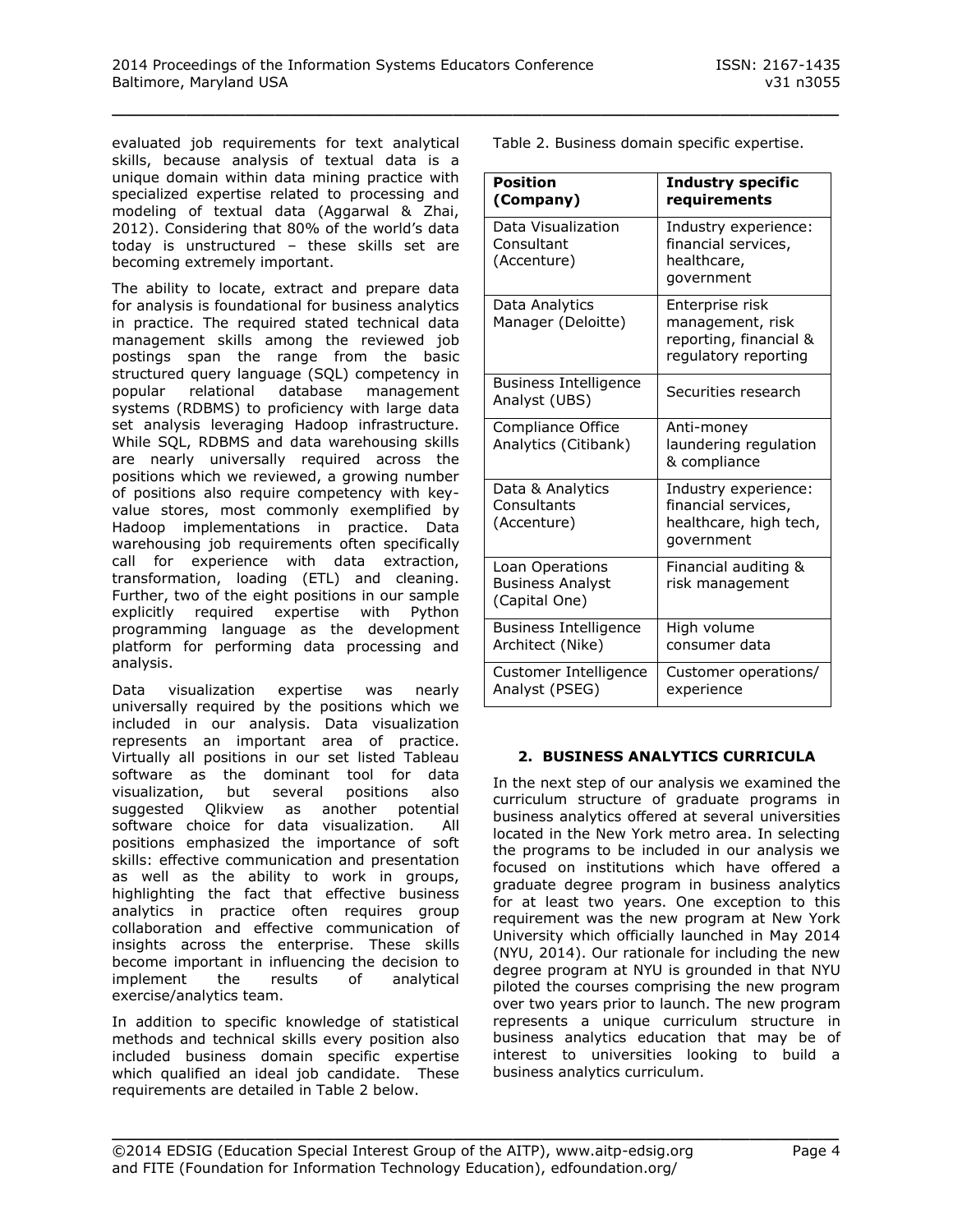In reviewing the business analytics programs we specifically examined the required courses that are included in each program as well as the range of elective courses which are available. The summaries below provide the list of core and elective courses for each program that we examined. The universities are listed in alphabetical order. It is important to note that all academic programs evolved over time and the summaries in the table below present the information which was available on the universities' web sites in June 2014.

Table 3. Business Analytics Programs.

Fordham University

Degree: MS in Analytics Program structure: 30 academic credits (3 semesters)

Required courses: Database management Data warehousing Data Mining for business Business analytics for managers Text analytics Web analytics Business performance & Risk management

plus 3 electives.

New Jersey Institute of Technology

Degree: MS in Information Systems with concentration in Business Analytics Program structure: 10 courses, 1.5 years

- Required courses: User Experience Design Data Analytics for IS Business Process Innovation System Analysis & Design Enterprise Database Management
- +1 of the following: Information Retrieval Transaction Mining and Fraud Detection Web Mining
- Electives: Data Management Business Decision Making Security & Network Management Web Systems

New York University

\_\_\_\_\_\_\_\_\_\_\_\_\_\_\_\_\_\_\_\_\_\_\_\_\_\_\_\_\_\_\_\_\_\_\_\_\_\_\_\_\_\_\_\_\_\_\_\_\_

Degree: MS in Business Analytics Program structure: 14 courses, 10 months.

Required courses: Social Media and Digital Marketing **Analytics** Foundations of Statistics Using R **Prediction** Data Mining for Business Analytics Data Driven Decision Making Network Analytics Decision Models Operations Analytics Advanced Decision Models Data Visualization Special Topics in Analytics: Revenue Management & Pricing Strategy, Change and Analytics Market Modeling Capstone

#### Rutgers University

Degree: Masters of Business & Science in **Analytics** Program structure: 18 credits in science + 19 credits in business

Required courses: Fundamental of Analytics Advanced Analytics & Applications Regression Analysis

- +1 course from Database Design and Management Database Systems Database System Engineering Advanced Database Systems
- +1 course from Introduction to Parallel and Distributed Computing Parallel and Distributed Computing Programming Methodologies for Numerical Computing and Computational Finance Applications of Parallel Computers

+3 electives

Stevens Institute of Technology

Degree: MS in Business Intelligence and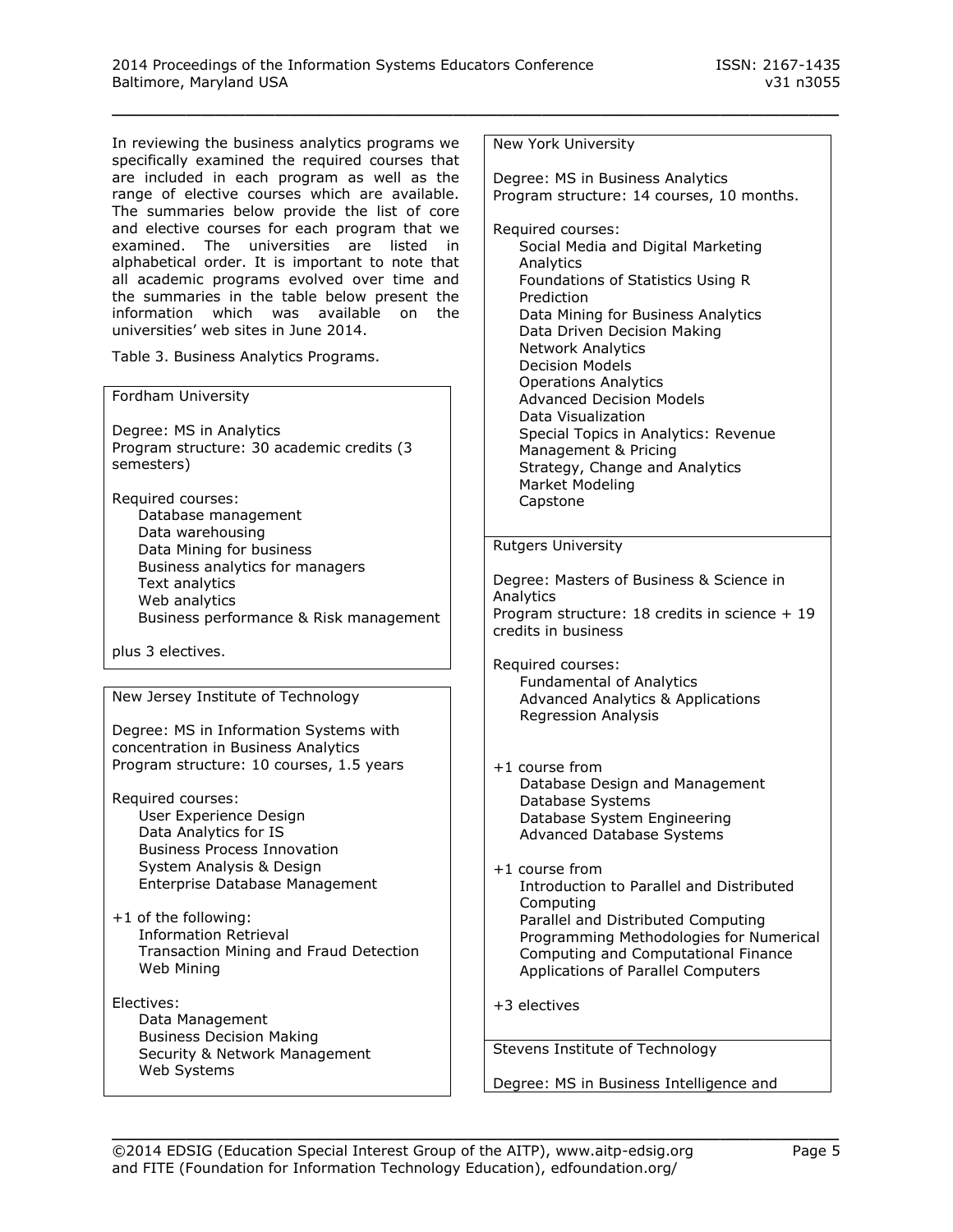| Analytics<br>Program structure: 36 academic credits, 1.5<br>years                                                                                                         |
|---------------------------------------------------------------------------------------------------------------------------------------------------------------------------|
| Required courses:<br><b>Financial Decision Making</b><br>Strategic Data Management<br>Data Warehousing and Business<br>Intelligence<br>Process Analytics and Optimization |
| Financial Enterprise Risk Engineering                                                                                                                                     |

Multivariate Data Analytics Experimental Design Knowledge Discovery in Databases Statistical Learning & Analytics Social Network Analytics Web Analytics Industry practicum

#### University of Connecticut

Degree: MS in Business Analytics and Project Management. Program structure: 8 required courses + 3 electives, 1.5 years.

Required courses: Business Analytics: Business Process Modeling and Data Management Predictive Modeling Business Decision Modeling Data Mining and Business Intelligence

Project management: Introduction to Project Management Project Leadership and Communications Project Risk and Cost Management Advanced Business Analytics and Project Management

Electives:

Real-time Enterprise Data Integration and Audit Data Analytics with R Adaptive Business Intelligence Big Data Analytics with Hadoop Ethical and Legal Issues in Project Management Managing International Development Projects Agile Project Management Graduate Field Study Internship

Examination of the business analytics curricula across the six graduate programs yields a number of observations. First, there is a significant variation in the program length and flexibility. The NYU program is estimated to require 10 months to complete, while the programs at NJIT, Stevens Institute of Technology and the University of Connecticut require 18 months. In terms of flexibility, the programs offered at Stevens Institute of Technology and the new program at NYU are comprised entirely of required courses. On the other side of the spectrum, the programs offered at other universities offer electives which comprise up to 37% of the total credits required by the programs. These observations suggest the existence of divergent views on the core business analytics skillset across the educational institutions which echoes the multitude of perspectives that exist in practice on the core business analytics skillset.

Our second observation is that the course allocation across the three areas which contribute to business analytics: business expertise, applied statistical analysis and technical skills, reveals a diversity of approaches across the academic programs. For example, the MB&S in Analytics program at Rutgers University, allocates 3 core courses to topics on applied statistical analysis. On the other hand, the program at Fordham University incorporates statistical analysis within the broader subjects of business analytics and specific applications of data mining. There is also a difference in terms of the emphasis given to specific tools used for statistical analysis. R software has become the *de facto* standard for statistical analysis in practice (Muenchen, 2014). Two of six programs in our sample offer dedicated courses focusing on the development of R skills. The NYU program in business analytics includes a required course which covers Foundations of Statistics Using R and the program at the University of Connecticut offers an elective Data Analytics with R.

There is also significant variation across the programs in our sample in the emphasis placed on data management skills. The programs at Fordham University and Stevens Institute of Technology require two courses in database management and data warehousing. The programs at University of Connecticut and NJIT offer database management courses among the electives, while the program at NYU does not include a course on database management, though related topics are discussed within other courses comprising the program. This might also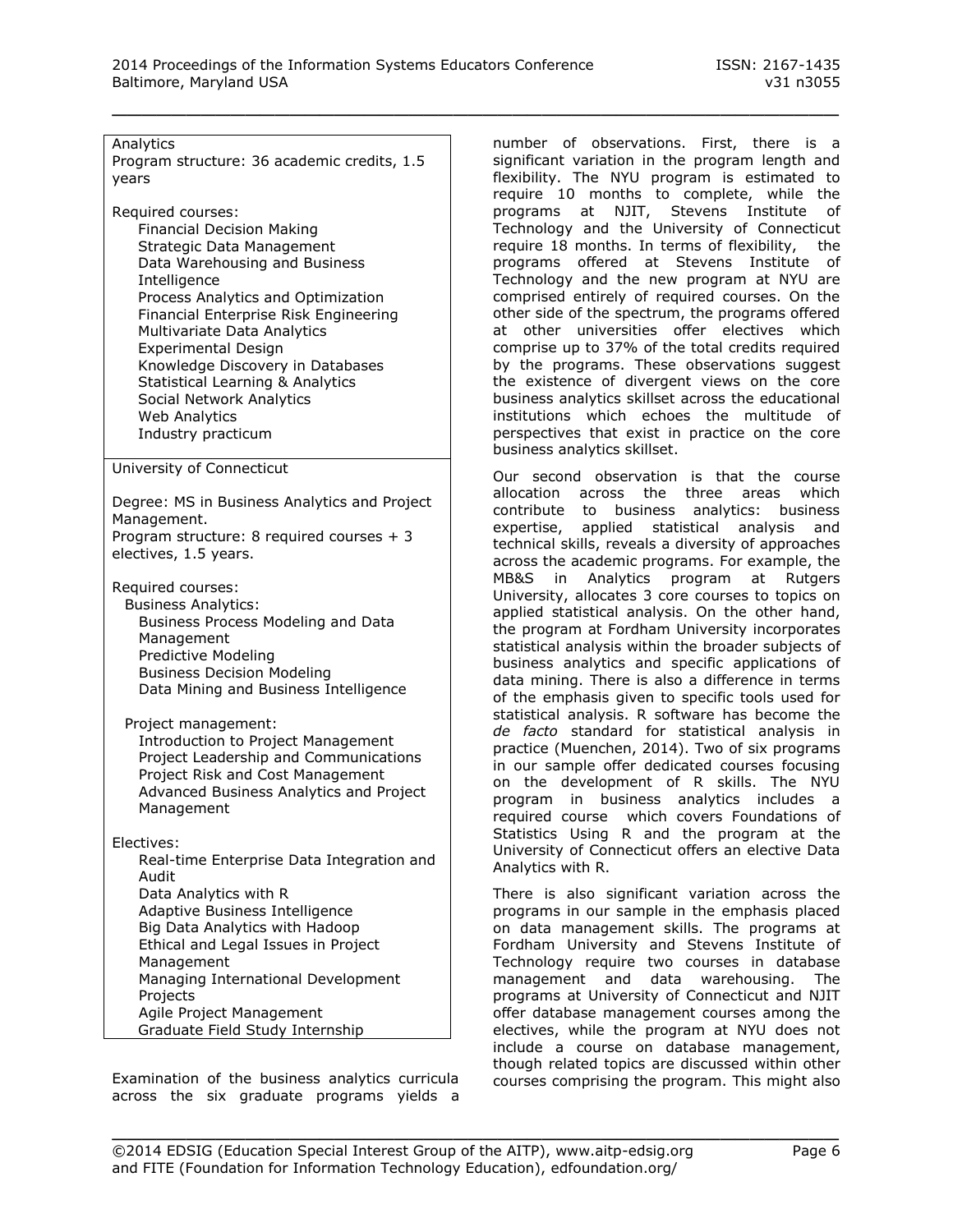have to do with how these programs have evolved and the legacy behind them.

Our third observation is that the business analytics programs in our sample often leverage existing institutional strengths. For example, the program at the University of Connecticut places a strong emphasis on the development of project management skills among the graduates – four of eight required courses within the program focus on project management. NJIT program in business analytics offers another example of leveraging institutional strengths within the business analytics program. The NJIT degree requires students to take courses on user experience and system design as a part of the core analytics curriculum.

Our fourth observation concerns the integration of internships and industry practicums in the curriculum. Industry practicums and internships have long been recognized for their role in improving information systems graduates preparedness for industry employment (Gorgone, Davis, & Valacich, 2003). Two of the six academic programs in our review, NYU and Stevens Institute of Technology, mandate an industry practicum for the degree completion, while the remaining four programs offer it as an elective.

#### **4. DISCUSSION, GAP ANALYSIS AND CONCLUSION**

Our analysis of industry business analytics job postings reveals a very healthy market demand for people with business analytical skills. In June 2014, in New York City there were over 5800 business analytics positions paying \$60,000 or more with over 1100 jobs paying \$140,000 or more. Our examination of the sample of positions offered by large established firms reveals that the companies expect successful candidates to have expertise in data management, applied statistics, and specific business domains, as well as to possess effective communication and presentation skills, and to work well within teams. The job postings universally expect candidates to have RDBMS, SQL and data warehousing competencies. 2 of 8 (25%) positions in our sample also required familiarity with NOSQL and Hadoop. Our findings suggest that the ability to handle (ETL) structured data using traditional relational database technologies remains the core of business analytics in practice, but a growing number of positions also require Big Data

expertise exemplified by Hadoop and the newer NOSQL databases.

In terms of applied statistical knowledge, the positions in our sample nearly universally expect the candidates to have foundational statistical knowledge that extends to linear and logistic regression modeling. 6 of 8 (75%) of positions in our sample also required advanced data modeling expertise (decision trees, neural<br>networks, support vector machines, and support vector machines, and ensemble modeling techniques). 4 of 8 (50%) positions also required text analytics expertise. These observations suggest that companies are urgently in need of employees who can apply state of the art modeling techniques to make sense of the growing volume of data, including textual data.

Our examination of the specific software skills required by the positions in our sample reveals that Excel remains the workhorse in practice – it is required by 75% of positions in our sample. An important discovery in our analysis is that Tableau software expertise is required by 7 of 8 jobs in our sample. Tableau software offers an intuitive dashboard-driven approach to analytics and it has enjoyed rapid and broad adoption in practice (Pacampara, 2014). It appears that Tableau expertise has become as essential as Excel expertise for business analytics practitioners today.

In assessing the structure of existing graduatelevel educational programs in business analytics we find significant variation in the program structure in terms of program length (10 to 18 months) and flexibility (electives comprise 0 to 37% of the course work). We also find that the programs vary greatly in the coverage of both traditional analytics (RDBMS, SQL, data warehousing) and the new emergent technologies (Hadoop, NOSQL) and analytical methods. Our findings echo observations made at a recent discussion in the Special Interest Group on Decision Support Systems (SIGDSS) of business analytics education which lamented the lack of universal inclusion of foundational data analytics skills (RDBMS, SQL, data warehousing) and advocated for the courses covering these areas to be included in the core business analytic curriculum (Wixom et al., 2014).

Our analysis of the business analytics job market also suggests several additional knowledge domains/skills which may need to be developed within the business analytics curricula. First, we find that text analytics is very much in demand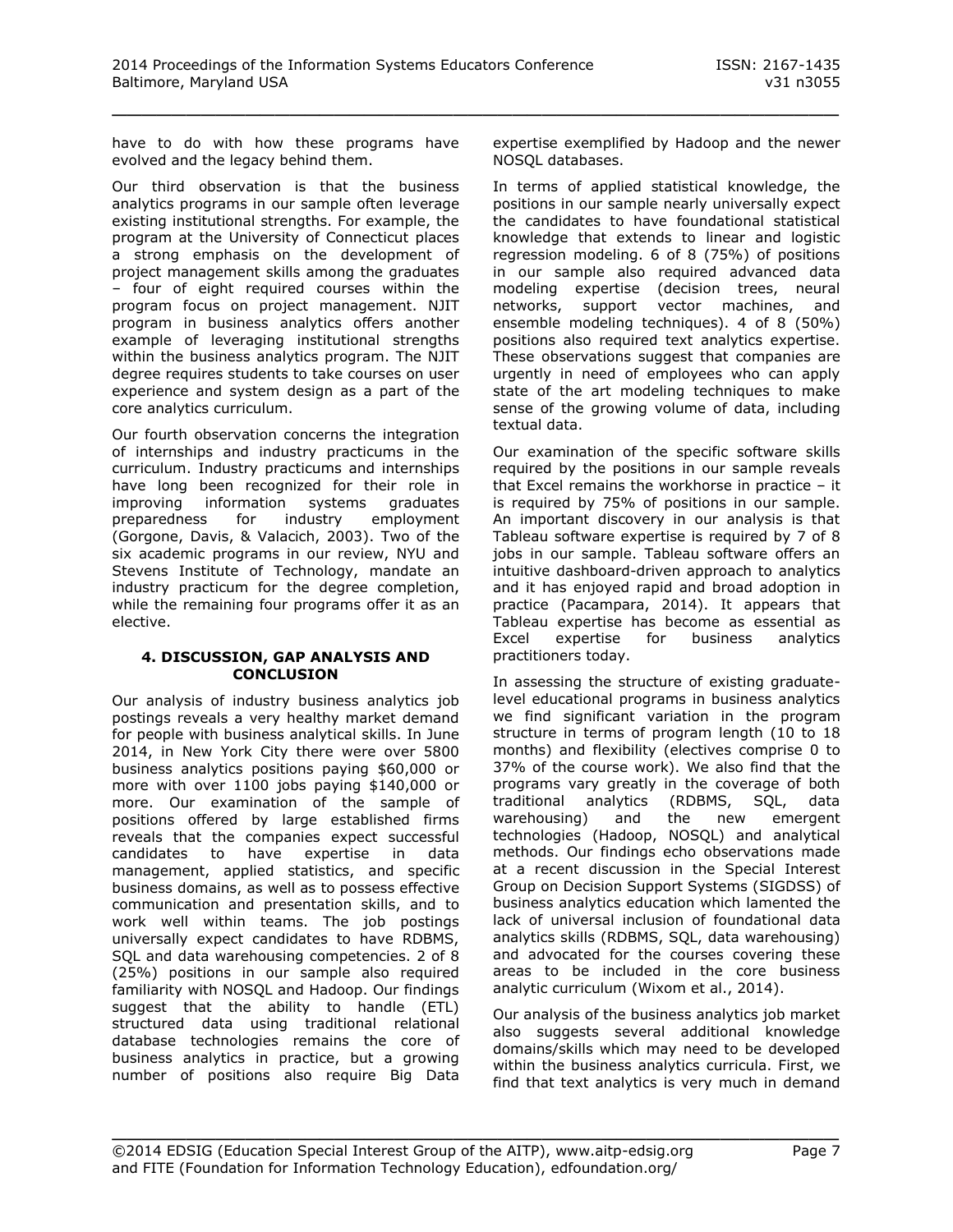in practice, but is poorly represented within the business analytics curricula.

Text analytics has evolved its own set of analytical techniques and tools (Liu & Murphy, 2013), and business analytics programs would be well served by including a Text Analytics course. Another area requiring further development is the connection between education and practice. The recent SIGDSS discussion noted that employers are dissatisfied with the practical experience of business analytics graduates (Wixom et al., 2014). In our analysis only 2 of 6 programs require industry practicums. Business analytics appears to be particularly well-suited for a closer collaboration between the academia and the industry. Internships and industry practicums would likely help the graduates to transfer their newly acquired business analytical skills from the classroom to practice (Topi & Donnellan, 2014).

In conclusion, our findings are consistent with the previous calls for Information Systems

# **5. REFERENCES**

- Aggarwal, C. C., & Zhai, C. (2012). *Mining text data*. Springer.
- Bell, C., Mills, R., & Fadel, K. (2013). An Analysis of Undergraduate Information Systems Curricula: Adoption of the IS 2010 Curriculum Guidelines. *Communications of the Association for Information Systems*, *32*.
- Beller, M. J., & Barnett, A. (2009). Next generation business analytics. *Lightship Partners LLC, Www. Slideshare. net/LightshipPartners/nextgeneration-Business-Analytics-Presentation*.
- Bowden, J. (2004). Capabilities-driven curriculum design. In *Effective learning and teaching in engineering* (pp. 36–47).
- Carlsson, S., Hedman, J., & Steen, O. (2010). Integrated curriculum for a bachelor of science in business information systems design (BISD 2010). *Communications of the Association for Information Systems*, *26*.
- Conway, D. (2013). THE DATA SCIENCE VENN DIAGRAM. Retrieved from

departments to take on the leadership role in addressing the growing industry need for business analytics (Sidorova, 2013). Information Systems are particularly well positioned to develop effective educational offerings in the area of business analytics, because the topics of technology procurement and management, as well as the strategic role of information technology in business have been the traditional focal points for IS in research and education. Our results suggest that while the traditional business analytical technologies (RDBMS, SQL) remain very relevant in practice today, the emergent areas of Big Data analysis (Hadoop, NOSQL) and specialized analytics (text data analysis) present attractive growth areas in practice that need to be addressed within the educational domain as well. A closer collaboration with the industry in developing these offerings would serve well all the stakeholders: students, faculty, the educational institutions and industry.

> http://drewconway.com/zia/2013/3/26/the -data-science-venn-diagram

- Davenport, T. H. (2006). Competing on analytics. *Harvard Business Review*, *84*(1), 98.
- Fayyad, U., Piatetsky-Shapiro, G., & Smyth, P. (1996). From data mining to knowledge discovery in databases. *AI Magazine*, *17*(3), 37.
- Gorgone, J., Davis, G., & Valacich, J. (2003). IS 2002 model curriculum and guidelines for undergraduate degree programs in information systems. *Communications of AIS*, *11*.
- Gorgone, J., Gray, P., & Stohr, E. (2006). MSIS 2006: model curriculum and guidelines for graduate degree programs in information systems. *Communications of the AIS*, *17*(2), 121–196.
- Hornyak, T. (2014). 1 billion smartphones shipped worldwide in 2013. *PCWorld*.
- Humphrey, W. S. (1988). Characterizing the software process: a maturity framework. *Software, IEEE*, *5*(2), 73–79.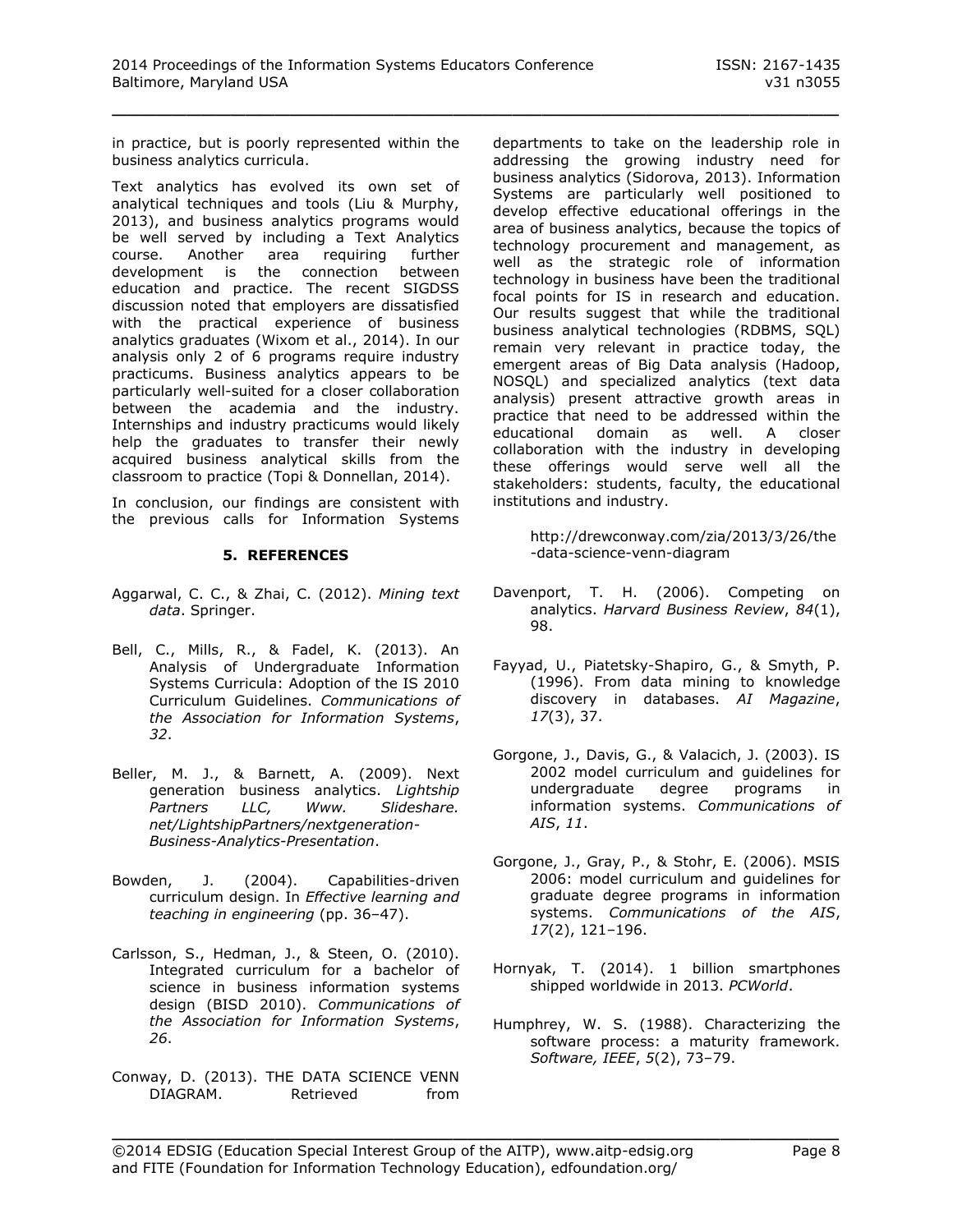- IBM. (2013). Apply new analytics tools to reveal new opportunities. Retrieved from http://www.ibm.com/smarterplanet/us/en/ business\_analytics/article/it\_business\_intell igence.html
- IDC. (2014). *The Digital Universe of Opportunities: Rich Data and the Increasing Value of the Internet of Things*.
- James Manyika, Michael Chui, Brad Brown, Jacques Bughin, Richard Dobbs, Charles Roxburgh, A. H. B. (2011). Big data: The next frontier for innovation, competition, and productivity. *McKinsey Global Institute Report*, *May*.
- Liu, M. (Xiang), & Murphy, D. (2013). The Document Explosion in the World of Big Data – Curriculum Considerations. *2013 Proceedings of the Information Systems Educators Conference*, *30*, 1–9.
- McLellan, C. (2014). Storage in 2014: An overview. Retrieved from http://www.zdnet.com/storage-in-2014 an-overview-7000024712/
- Muenchen, R. A. (2014). The Popularity of Data Analysis Software.
- NYU. (2014). NYU Master of Science in Business Analytics. Retrieved from http://www.stern.nyu.edu/programsadmissions/global-degrees/businessanalytics
- Pacampara, B. (2014). Why Tableau Software Inc Will Keep Flying in 2014. Retrieved from http://www.fool.com/investing/general/201 4/01/29/why-tableau-software-inc-willkeep-flying-in-2014.aspx
- Sidorova, A. (2013). Business Analysis as an Opportunity for IS Programs in Business Schools. *Communications of AIS*, *33*, 521– 540.
- Soteriou, A., & Zenios, S. A. (1999). Operations, quality, and profitability in the provision of banking services. *Management Science*, *45*(9), 1221–1238.
- Topi, H., & Donnellan, B. (2014). Moving Toward the Next Generation of Graduate Degree Programs in Information Systems. *Communications of the Association for Information Systems*, *34*(1).
- Topi, H., & Valacich, J. (2010). IS 2010: Curriculum Guidelines for Undergraduate Degree Programs in Information Systems. *Communications of the AIS*, *26*.

Traverso, M. (2013). Presto: Interacting with petabytes of data at Facebook. Retrieved from https://www.facebook.com/notes/facebook -engineering/presto-interacting-withpetabytes-of-data-atfacebook/10151786197628920

- Wixom, B., Ariyachandra, T., Douglas, D., Goul, M., Gupta, B., Iyer, L., … Turetken, O. (2014). The Current State of Business Intelligence in Academia: The Arrival of Big Data. *Communications of the Association for Information Systems*, *34*, 1–13.
- YouTube. (2014). Youtube viewership statistics. Retrieved **from** http://www.youtube.com/yt/press/statistic s.html